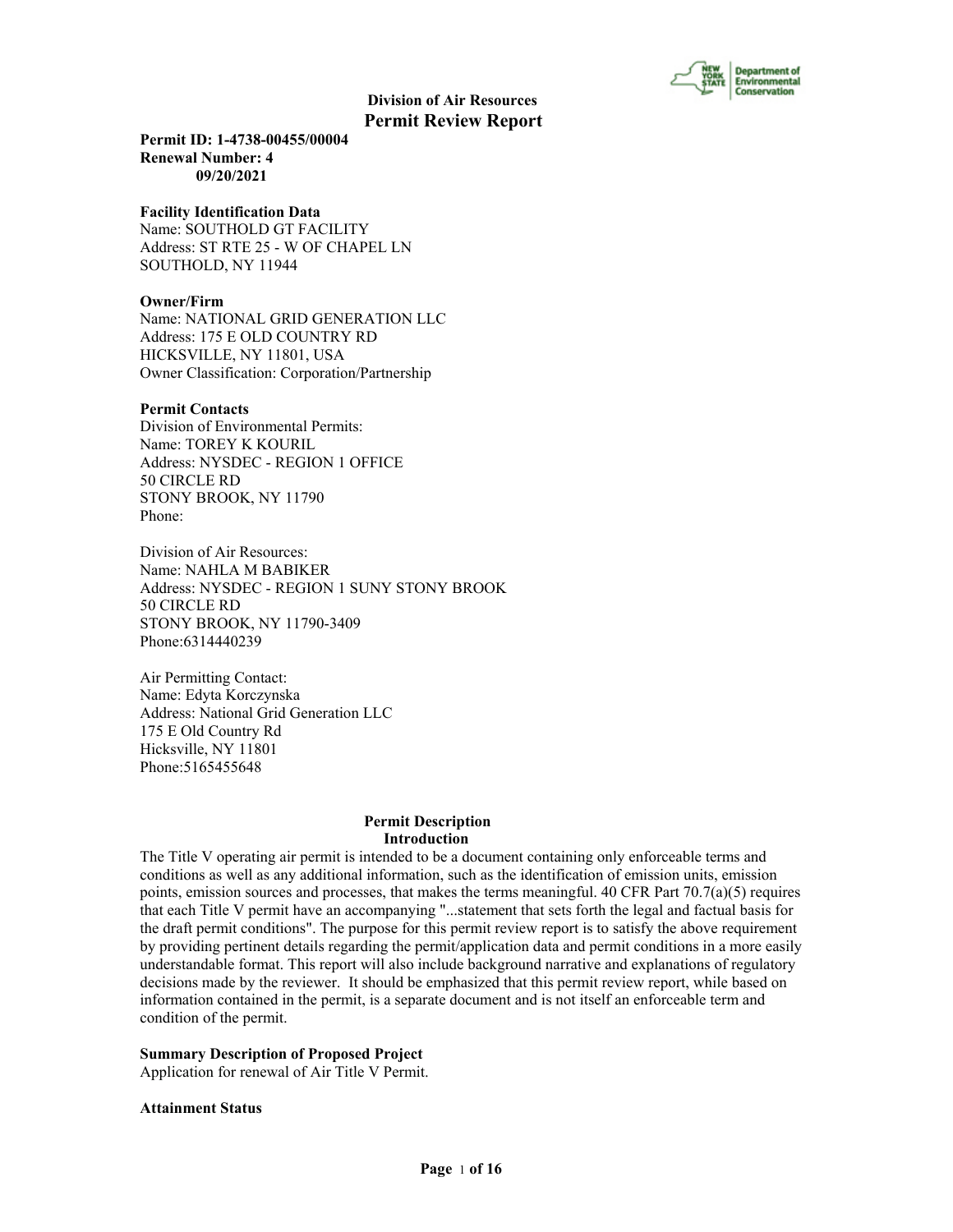

# **Permit ID: 1-4738-00455/00004 Renewal Number: 4 09/20/2021**

SOUTHOLD GT FACILITY is located in the town of SOUTHOLD in the county of SUFFOLK. The attainment status for this location is provided below. (Areas classified as attainment are those that meet all ambient air quality standards for a designated criteria air pollutant.)

| <b>Attainment Status</b>     |
|------------------------------|
|                              |
| <b>ATTAINMENT</b>            |
| <b>ATTAINMENT</b>            |
| <b>ATTAINMENT</b>            |
| <b>SEVERE NON-ATTAINMENT</b> |
| <b>ATTAINMENT</b>            |
| <b>ATTAINMENT</b>            |
|                              |

----

\* Ozone is regulated in terms of the emissions of volatile organic compounds (VOC) and/or oxides of nitrogen (NOx) which are ozone precursors.

\*\* NOx has a separate ambient air quality standard in addition to being an ozone precursor.

# **Facility Description:**

This facility consists of a combustion turbine which is maintained on site to meet load demand and emergency power requirements. In addition to #1 and #2 fuel oil tanks there are several smaller tanks used for storing distillate, lubrication and or electrical cable oils.

# **Permit Structure and Description of Operations**

# The Title V permit for SOUTHOLD GT FACILITY

 is structured in terms of the following hierarchy: facility, emission unit, emission point, emission source and process. A facility is defined as all emission sources located at one or more adjacent or contiguous properties owned or operated by the same person or persons under common control. The facility is subdivided into one or more emission units (EU). Emission units are defined as any part or activity of a stationary facility that emits or has the potential to emit any federal or state regulated air pollutant. An emission unit is represented as a grouping of processes (defined as any activity involving one or more emission sources (ES) that emits or has the potential to emit any federal or state regulated air pollutant). An emission source is defined as any apparatus, contrivance or machine capable of causing emissions of any air contaminant to the outdoor atmosphere, including any appurtenant exhaust system or air cleaning device. [NOTE: Indirect sources of air contamination as defined in 6 NYCRR Part 203 (i.e. parking lots) are excluded from this definition]. The applicant is required to identify the principal piece of equipment (i.e., emission source) that directly results in or controls the emission of federal or state regulated air pollutants from an activity (i.e., process). Emission sources are categorized by the following types: combustion - devices which burn fuel to generate heat, steam or power

incinerator - devices which burn waste material for disposal

control - emission control devices

process - any device or contrivance which may emit air contaminants that is not included in the above categories.

SOUTHOLD GT FACILITY is defined by the following emission unit(s):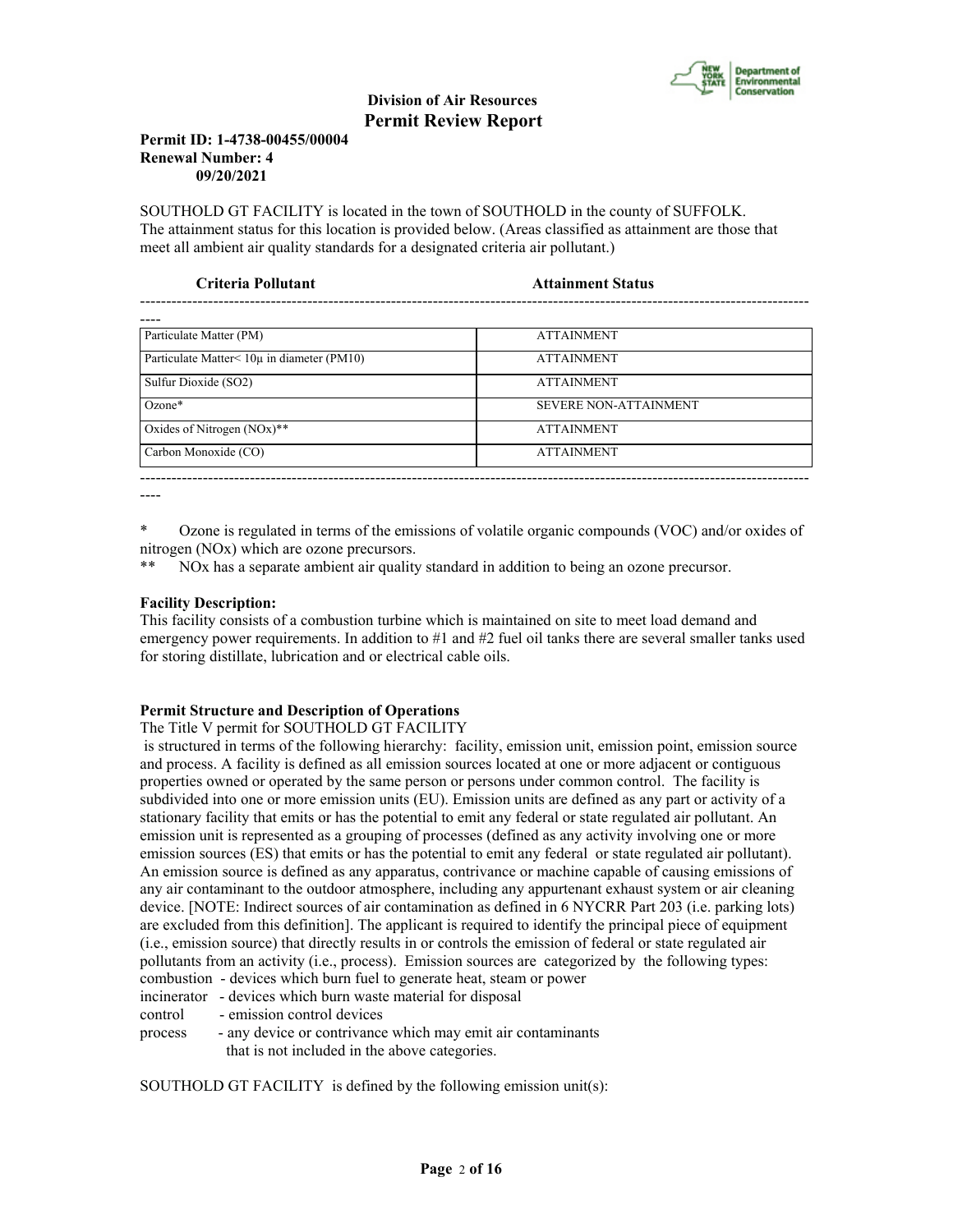

# **Permit ID: 1-4738-00455/00004 Renewal Number: 4 09/20/2021**

Emission unit UGT0S1 - This unit is a "black start" 430 hp diesel engine used to start the combustion turbine, designated emission unit UGT001. This unit only operates during startup of the combustion turbine, generally less than 15 minutes per event.

Emission unit UGT0S1 is associated with the following emission points (EP): GT0S1

Process: P91 is located at GROUND FLOOR, Building CT1 - This process is the combustion of #1 distillate oil in a diesel engine. In addition, when fuel oil is stored for extended periods, a biocide may be added to prevent fouling.

Process: P92 is located at GROUND FLOOR, Building CT1 - This process is the combustion of#2 distillate oil in a diesel engine. In addition, when fuel oil is stored for extended periods, a biocide may be added to prevent fouling.

Emission unit UGT001 - This unit is a combustion turbine designed to supply peak generation capacity, as required to support the Long Island electric distribution system.

Emission unit UGT001 is associated with the following emission points (EP): GT001

Process: P28 is located at GROUND FLOOR, Building CT1 - This process is the combustion of #1 distillate oil in a combustion turbine. In order to improve combustion a fuel additive may be mixed with the distillate oil prior to combustion. In addition when fuel oil is stored for extended periods, a biocide may be added to prevent fouling.

Process: P29 is located at GROUND FLOOR, Building CT1 - This process is the combustion of  $\#2$ distillate oil in a combustion turbine. In order to improve combustion a fuel additive may be mixed with the distillate oil prior to combustion. In addition when fuel oil is stored for extended periods, a biocide may be added to prevent fouling.

# **Title V/Major Source Status**

SOUTHOLD GT FACILITY is subject to Title V requirements. This determination is based on the following information:

The facility emits oxides of nitrogen in excess of the Title V threshold, which is 25 tons per year for the New York City Metropolitan Area.

# **Program Applicability**

The following chart summarizes the applicability of SOUTHOLD GT FACILITY with regards to the principal air pollution regulatory programs:

**Regulatory Program Applicability**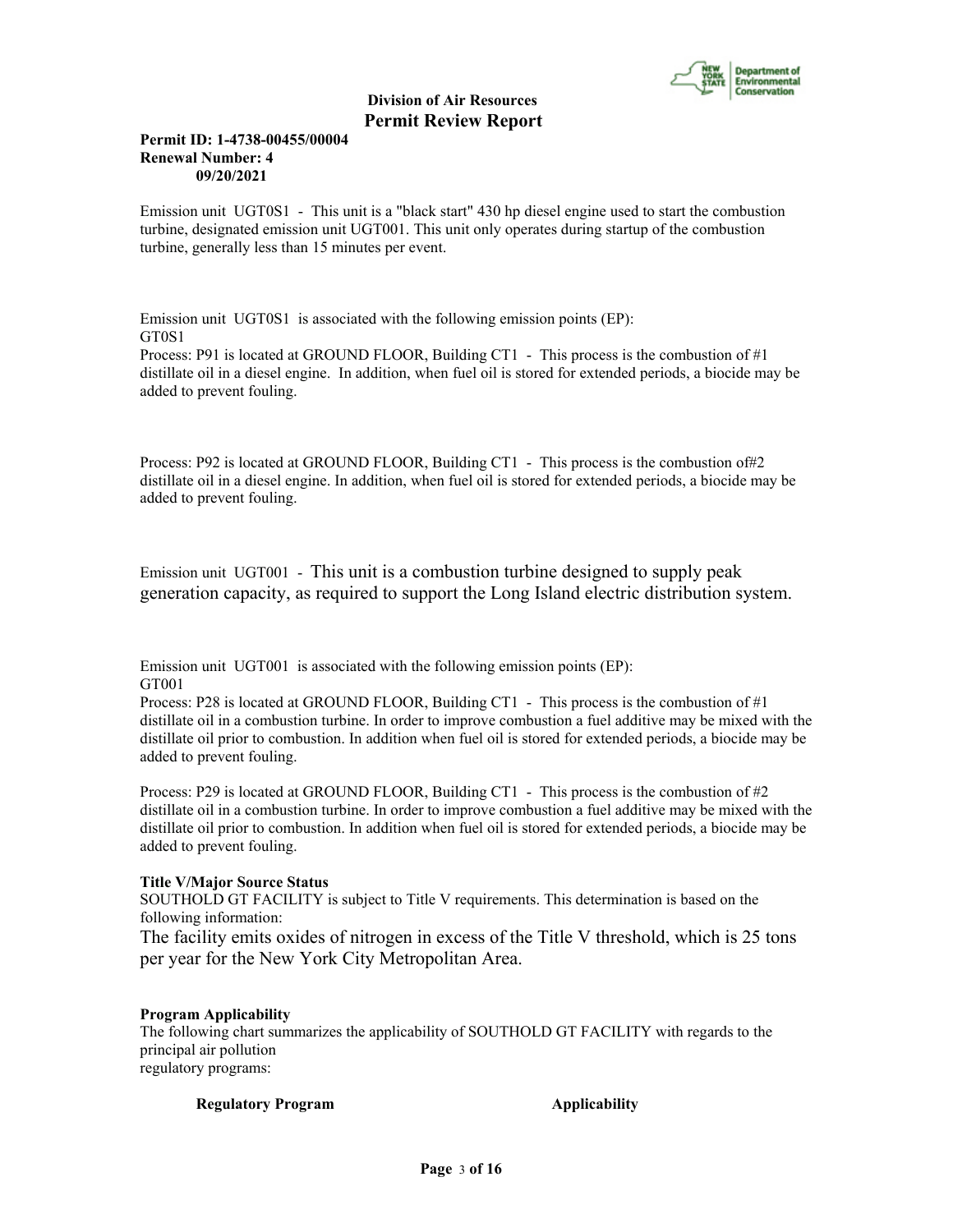

# **Permit ID: 1-4738-00455/00004 Renewal Number: 4 09/20/2021**

| <b>PSD</b>                     | NO         |
|--------------------------------|------------|
| NSR (non-attainment)           | NO         |
| NESHAP (40 CFR Part 61)        | NO         |
| NESHAP (MACT - 40 CFR Part 63) | <b>YES</b> |
| <b>NSPS</b>                    | NO         |
| <b>TITLE IV</b>                | NO.        |
| <b>TITLE V</b>                 | <b>YES</b> |
| <b>TITLE VI</b>                | NO         |
| <b>RACT</b>                    | <b>YES</b> |
| <b>SIP</b>                     | <b>YES</b> |

# NOTES:

PSD Prevention of Significant Deterioration (40 CFR 52, 6 NYCRR 231-7, 231-8) requirements which pertain to major stationary sources located in areas which are in attainment of National Ambient Air Quality Standards (NAAQS) for specified pollutants.

NSR New Source Review (6 NYCRR 231-5, 231-6) - requirements which pertain to major stationary sources located in areas which are in non-attainment of National Ambient Air Quality Standards (NAAQS) for specified pollutants.

NESHAP National Emission Standards for Hazardous Air Pollutants (40 CFR 61, 6 NYCRR 200.10) contaminant and source specific emission standards established prior to the Clean Air Act Amendments of 1990 (CAAA) which were developed for 9 air contaminants (inorganic arsenic, radon, benzene, vinyl chloride, asbestos, mercury, beryllium, radionuclides, and volatile HAP's).

MACT Maximum Achievable Control Technology (40 CFR 63, 6 NYCRR 200.10) - contaminant and source specific emission standards established by the 1990 CAAA. Under Section 112 of the CAAA, the US EPA is required to develop and promulgate emissions standards for new and existing sources. The standards are to be based on the best demonstrated control technology and practices in the regulated industry, otherwise known as MACT. The corresponding regulations apply to specific source types and contaminants.

NSPS New Source Performance Standards (40 CFR 60, 6 NYCRR 200.10) - standards of performance for specific stationary source categories developed by the US EPA under Section 111 of the CAAA. The standards apply only to those stationary sources which have been constructed or modified after the regulations have been proposed by publication in the Federal Register and only to the specific contaminant(s) listed in the regulation.

Title IV Acid Rain Control Program (40 CFR 72 thru 78, 6 NYCRR 201-6) - regulations which mandate the implementation of the acid rain control program for large stationary combustion facilities.

Title VI Stratospheric Ozone Protection (40 CFR 82, Subpart A thru G, 6 NYCRR 200.10) federal requirements that apply to sources which use a minimum quantity of CFC's (chlorofluorocarbons), HCFC's (hydrofluorocarbons) or other ozone depleting substances or regulated substitute substances in equipment such as air conditioners, refrigeration equipment or motor vehicle air conditioners or appliances.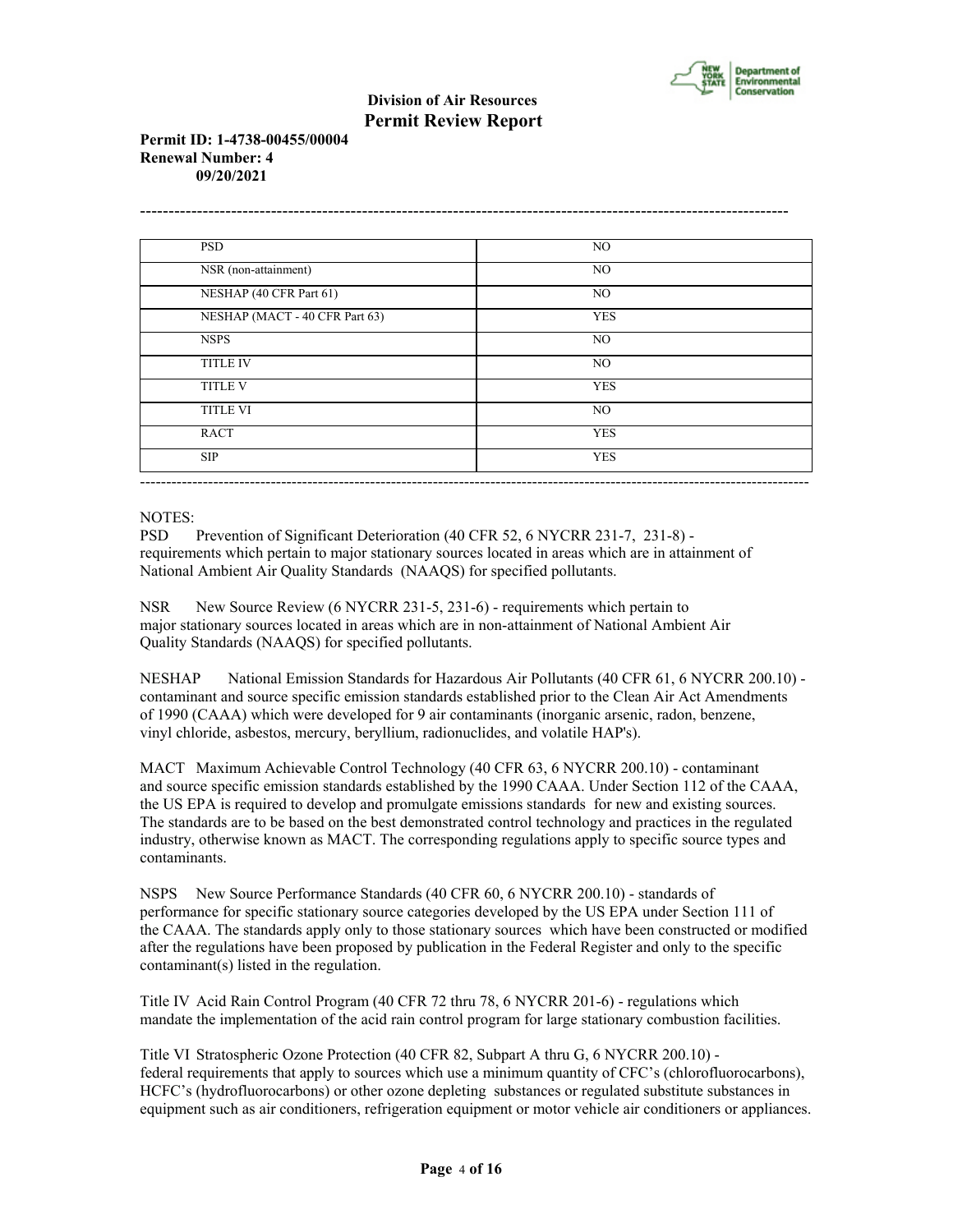

# **Permit ID: 1-4738-00455/00004 Renewal Number: 4 09/20/2021**

RACT Reasonably Available Control Technology (6 NYCRR Parts 212-3, 220-1.6, 220-1.7, 220-2.3, 220-2.4, 226, 227-2, 228, 229, 230, 233, 234, 235, 236) - the lowest emission limit that a specific source is capable of meeting by application of control technology that is reasonably available, considering technological and economic feasibility. RACT is a control strategy used to limit emissions of VOC's and NOx for the purpose of attaining the air quality standard for ozone. The term as it is used in the above table refers to those state air pollution control regulations which specifically regulate VOC and NOx emissions.

SIP State Implementation Plan (40 CFR 52, Subpart HH, 6 NYCRR 200.10) - as per the CAAA, all states are empowered and required to devise the specific combination of controls that, when implemented, will bring about attainment of ambient air quality standards established by the federal government and the individual state. This specific combination of measures is referred to as the SIP. The term here refers to those state regulations that are approved to be included in the SIP and thus are considered federally enforceable.

#### **Compliance Status**

Facility is in compliance with all requirements.

#### **SIC Codes**

SIC or Standard Industrial Classification code is an industrial code developed by the federal Office of Management and Budget for use, among other things, in the classification of establishments by the type of activity in which they are engaged. Each operating establishment is assigned an industry code on the basis of its primary activity, which is determined by its principal product or group of products produced or distributed, or services rendered. Larger facilities typically have more than one SIC code.

# **SIC Code** Description

| 4911 | ELECTRIC SERVICES              |
|------|--------------------------------|
| 4931 | ELEC & OTHER SERVICES COMBINED |
| 4939 | COMBINATION UTILITY SERVICES   |

#### **SCC Codes**

SCC or Source Classification Code is a code developed and used'' by the USEPA to categorize processes which result in air emissions for the purpose of assessing emission factor information.Each SCC represents a unique process or function within a source category logically associated with a point of air pollution emissions. Any operation that causes air pollution can be represented by one or more SCC's.

| <b>SCC Code</b>     | <b>Description</b>                                          |
|---------------------|-------------------------------------------------------------|
| $2 - 01 - 001 - 01$ | INTERNAL COMBUSTION ENGINES - ELECTRIC<br><b>GENERATION</b> |
|                     | ELECTRIC UTILITY INTERNAL COMBUSTION ENGINE                 |
|                     | - DISTILLATE OIL (DIESEL)                                   |
|                     | Turbine                                                     |
| $2 - 01 - 009 - 01$ | INTERNAL COMBUSTION ENGINES - ELECTRIC                      |
|                     | <b>GENERATION</b>                                           |
|                     | ELECTRIC UTILITY IC ENGINE -                                |
|                     | KEROSENE/NAPHTHA (JET FUEL)                                 |
|                     | Turbine                                                     |
| $2 - 02 - 001 - 02$ | INTERNAL COMBUSTION ENGINES - INDUSTRIAL                    |
|                     | INDUSTRIAL INTERNAL COMBUSTION ENGINE -                     |
|                     | DISTILLATE OIL(DIESEL)                                      |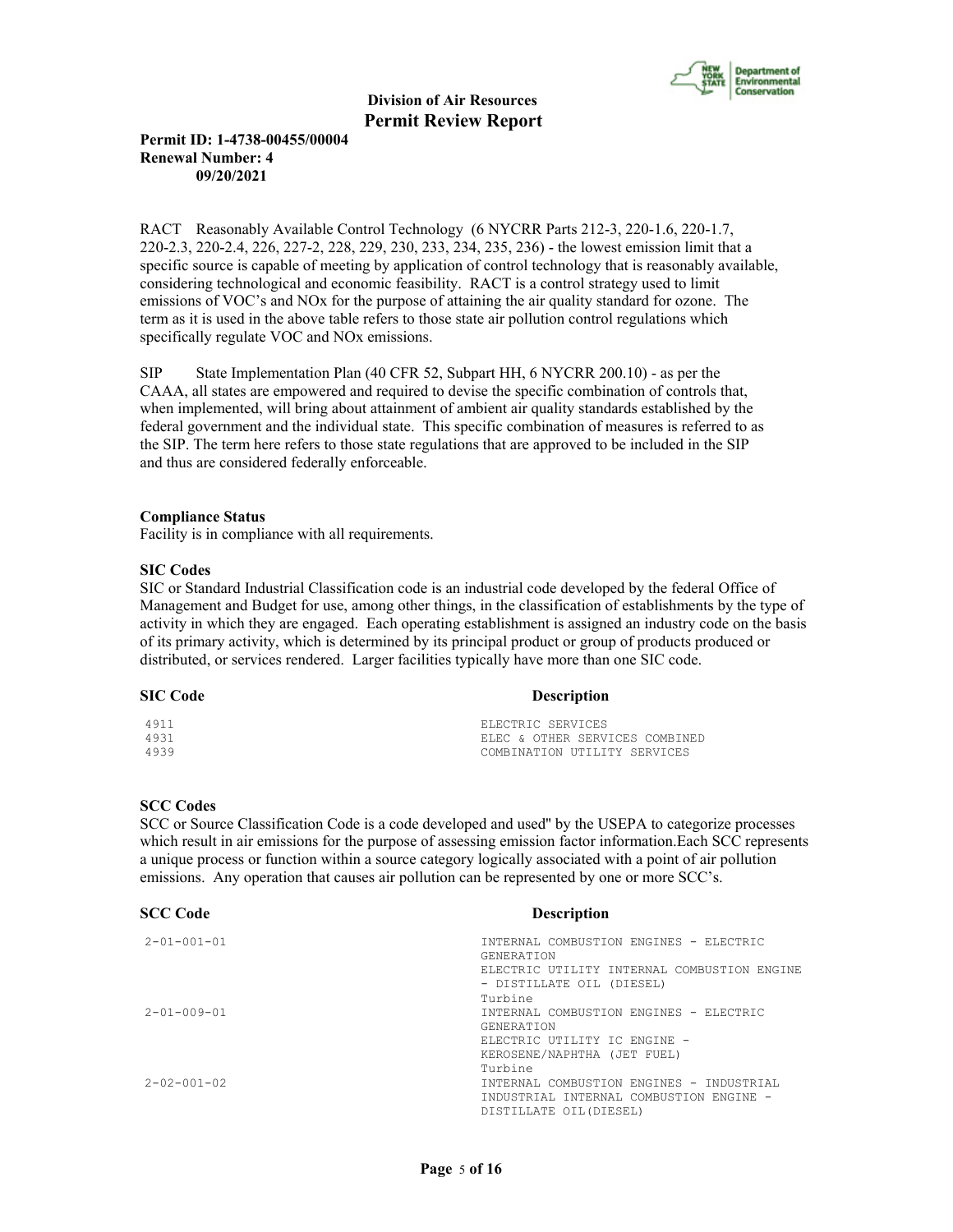

**Permit ID: 1-4738-00455/00004 Renewal Number: 4 09/20/2021**

Reciprocating 2-02-009-02 INTERNAL COMBUSTION ENGINES - INDUSTRIAL INDUSTRIAL INTERNAL COMBUSTION ENGINE - KEROSENE/NAPHTHA (JET FUEL) Reciprocating

#### **Facility Emissions Summary**

In the following table, the CAS No. or Chemical Abstract Service code is an identifier assigned to every chemical compound. [NOTE: Certain CAS No.'s contain a 'NY' designation within them. These are not true CAS No.'s but rather an identification which has been developed by the department to identify groups of contaminants which ordinary CAS No.'s do not do. As an example, volatile organic compounds or VOC's are identified collectively by the NY CAS No. 0NY998-00-0.] The PTE refers to the Potential to Emit. This is defined as the maximum capacity of a facility or air contaminant source to emit any air contaminant under its physical and operational design. Any physical or operational limitation on the capacity of the facility or air contamination source to emit any air contaminant , including air pollution control equipment and/or restrictions on the hours of operation, or on the type or amount or material combusted, stored, or processed, shall be treated as part of the design only if the limitation is contained in federally enforceable permit conditions. The PTE for each contaminant that is displayed represents the facility-wide PTE in tons per year (tpy) or pounds per year (lbs/yr). In some instances the PTE represents a federally enforceable emissions cap or limitation for that contaminant. The term 'HAP' refers to any of the hazardous air pollutants listed in section 112(b) of the Clean Air Act Amendments of 1990. Total emissions of all hazardous air pollutants are listed under the special NY CAS No. 0NY100-00-0. In addition, each individual hazardous air pollutant is also listed under its own specific CAS No. and is identified in the list below by the (HAP) designation.

| Cas No.<br>$007440 - 38 - 2$ | Contaminant<br>ARSENIC | <b>PTE</b> lbs/yr<br>28.62 | <b>PTE</b> tons/yr | <b>Actual lbs/vr</b> | <b>Actual tons/yr</b> |
|------------------------------|------------------------|----------------------------|--------------------|----------------------|-----------------------|
| $007440 - 43 - 9$            | CADMIUM                | 12.49                      |                    |                      |                       |
| $000124 - 38 - 9$            | CARBON<br>DIOXIDE      | 421478818                  |                    |                      |                       |
| $000630 - 08 - 0$            | CARBON<br>MONOXIDE     | 8587                       |                    |                      |                       |
| 00E966-22-6                  | ORGANICS,<br>TOTAL     | 1004.26                    |                    |                      |                       |
| $0NY210-00-0$                | OXIDES OF<br>NITROGEN  | 1469972                    |                    |                      |                       |
| $0NY075 - 00 - 0$            | PARTICULATES           | 52034                      |                    |                      |                       |
| $0NY075 - 00 - 5$            | $PM-10$                | 52034                      |                    |                      |                       |
| $007446 - 09 - 5$            | SULFUR                 | 4293                       |                    |                      |                       |
|                              | DIOXIDE                |                            |                    |                      |                       |
| $0'NY100-00-0$               | TOTAL HAP              | 1153.6                     |                    |                      |                       |
| $0NY998 - 00 - 0$            | VOC.                   | 1067                       |                    |                      |                       |

#### **NOTIFICATION OF GENERAL PERMITTEE OBLIGATIONS**

**Item A: Public Access to Recordkeeping for Title V Facilities - 6 NYCRR 201-1.10(b)** The Department will make available to the public any permit application, compliance plan, permit, and monitoring and compliance certification report pursuant to Section 503(e) of the Act, except for information entitled to confidential treatment pursuant to 6 NYCRR Part 616 - Public Access to records and Section 114(c) of the Act.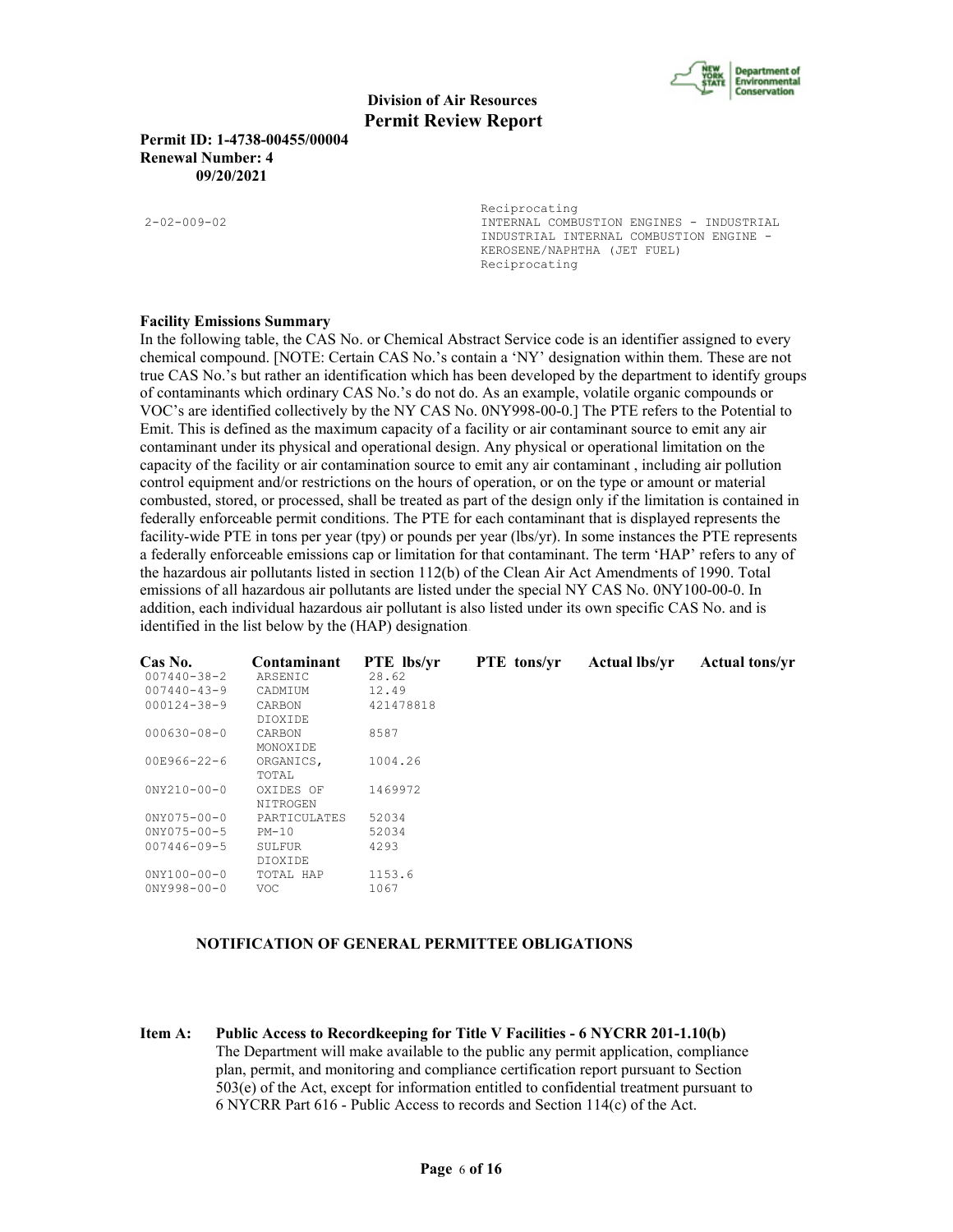

# **Permit ID: 1-4738-00455/00004 Renewal Number: 4 09/20/2021**

# **Item B: Timely Application for the Renewal of Title V Permits -6 NYCRR Part 201-6.2(a)(4)**

 Owners and/or operators of facilities having an issued Title V permit shall submit a complete application at least 180 days, but not more than eighteen months, prior to the date of permit expiration for permit renewal purposes.

# **Item C: Certification by a Responsible Official - 6 NYCRR Part 201-6.2(d)(12)**

 Any application, form, report or compliance certification required to be submitted pursuant to the federally enforceable portions of this permit shall contain a certification of truth, accuracy and completeness by a responsible official.This certification shall state that based on information and belief formed after reasonable inquiry, the statements and information in the document are true, accurate, and complete.

## **Item D: Requirement to Comply With All Conditions - 6 NYCRR Part 201-6.4(a)(2)** The permittee must comply with all conditions of the Title V facility permit. Any permit non-compliance constitutes a violation of the Act and is grounds for enforcement action; for permit termination, revocation and reissuance, or modification; or for denial of a permit renewal application.

**Item E: Permit Revocation, Modification, Reopening, Reissuance or Termination, and Associated Information Submission Requirements - 6 NYCRR Part 201-6.4(a)(3)** This permit may be modified, revoked, reopened and reissued, or terminated for cause. The filing of a request by the permittee for a permit modification, revocation and reissuance, or termination, or of a notification of planned changes or anticipated noncompliance does not stay any permit condition.

# **Item F: Cessation or Reduction of Permitted Activity Not a Defense - 6 NYCRR 201-6.4(a)(5)**

 It shall not be a defense for a permittee in an enforcement action to claim that a cessation or reduction in the permitted activity would have been necessary in order to maintain compliance with the conditions of this permit.

# **Item G: Property Rights - 6 NYCRR 201-6.4(a)(6)**

This permit does not convey any property rights of any sort or any exclusive privilege.

#### **Item H: Severability - 6 NYCRR Part 201-6.4(a)(9)**

 If any provisions, parts or conditions of this permit are found to be invalid or are the subject of a challenge, the remainder of this permit shall continue to be valid.

#### **Item I: Permit Shield - 6 NYCRR Part 201-6.4(g)**

 All permittees granted a Title V facility permit shall be covered under the protection of a permit shield, except as provided under 6 NYCRR Subpart 201-6. Compliance with the conditions of the permit shall be deemed compliance with any applicable requirements as of the date of permit issuance, provided that such applicable requirements are included and are specifically identified in the permit, or the Department, in acting on the permit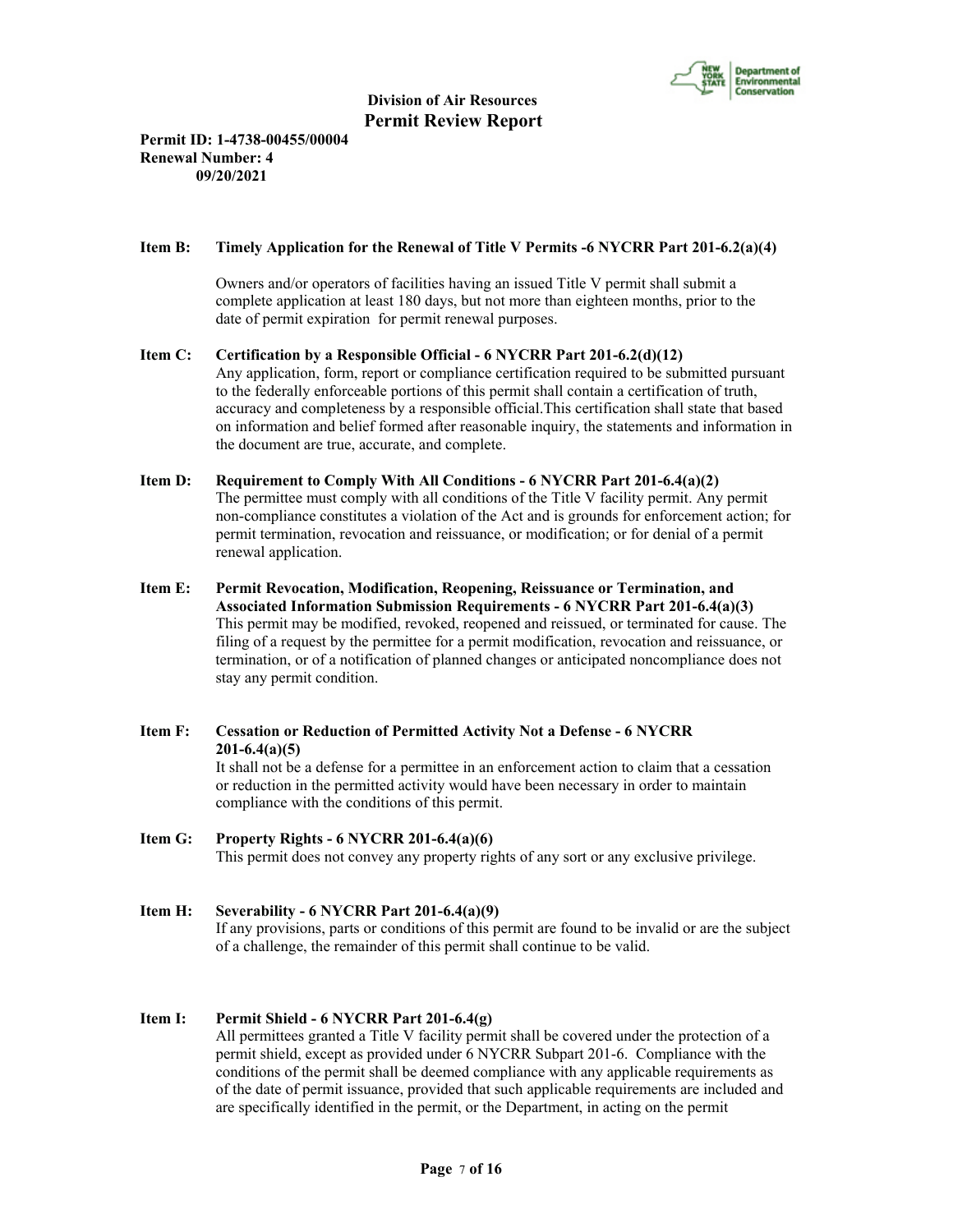

## **Permit ID: 1-4738-00455/00004 Renewal Number: 4 09/20/2021**

 application or revision, determines in writing that other requirements specifically identified are not applicable to the major stationary source, and the permit includes the determination or a concise summary thereof. Nothing herein shall preclude the Department from revising or revoking the permit pursuant to 6 NYCRR Part 621 or from exercising its summary abatement authority. Nothing in this permit shall alter or affect the following:

i. The ability of the Department to seek to bring suit on behalf of the State of New York, or the Administrator to seek to bring suit on behalf of the United States, to immediately restrain any person causing or contributing to pollution presenting an imminent and substantial endangerment to public health, welfare or the environment to stop the emission of air pollutants causing or contributing to such pollution;

ii. The liability of a permittee of the Title V facility for any violation of applicable requirements prior to or at the time of permit issuance;

iii. The applicable requirements of Title IV of the Act;

iv. The ability of the Department or the Administrator to obtain information from the permittee concerning the ability to enter, inspect and monitor the facility.

#### **Item J: Reopening for Cause - 6 NYCRR Part 201-6.4(i)**

 This Title V permit shall be reopened and revised under any of the following circumstances: i. If additional applicable requirements under the Act become applicable where this permit's remaining term is three or more years, a reopening shall be completed not later than 18 months after promulgation of the applicable requirement. No such reopening is required if the effective date of the requirement is later than the date on which this permit is due to expire, unless the original permit or any of its terms and conditions has been extended by the Department pursuant to the provisions of Part 2 01-6.7 and Part 621.

ii. The Department or the Administrator determines that the permit contains a material mistake or that inaccurate statements were made in establishing the emissions standards or other terms or conditions of the permit.

iii. The Department or the Administrator determines that the Title V permit must be revised or reopened to assure compliance with applicable requirements.

iv. If the permitted facility is an "affected source" subject to the requirements of Title IV of the Act, and additional requirements (including excess emissions requirements) become applicable. Upon approval by the Administrator, excess emissions offset plans shall be deemed to be incorporated into the permit.

Proceedings to reopen and issue Title V facility permits shall follow the same procedures as apply to initial permit issuance but shall affect only those parts of the permit for which cause to reopen exists.

 Reopenings shall not be initiated before a notice of such intent is provided to the facility by the Department at least thirty days in advance of the date that the permit is to be reopened, except that the Department may provide a shorter time period in the case of an emergency.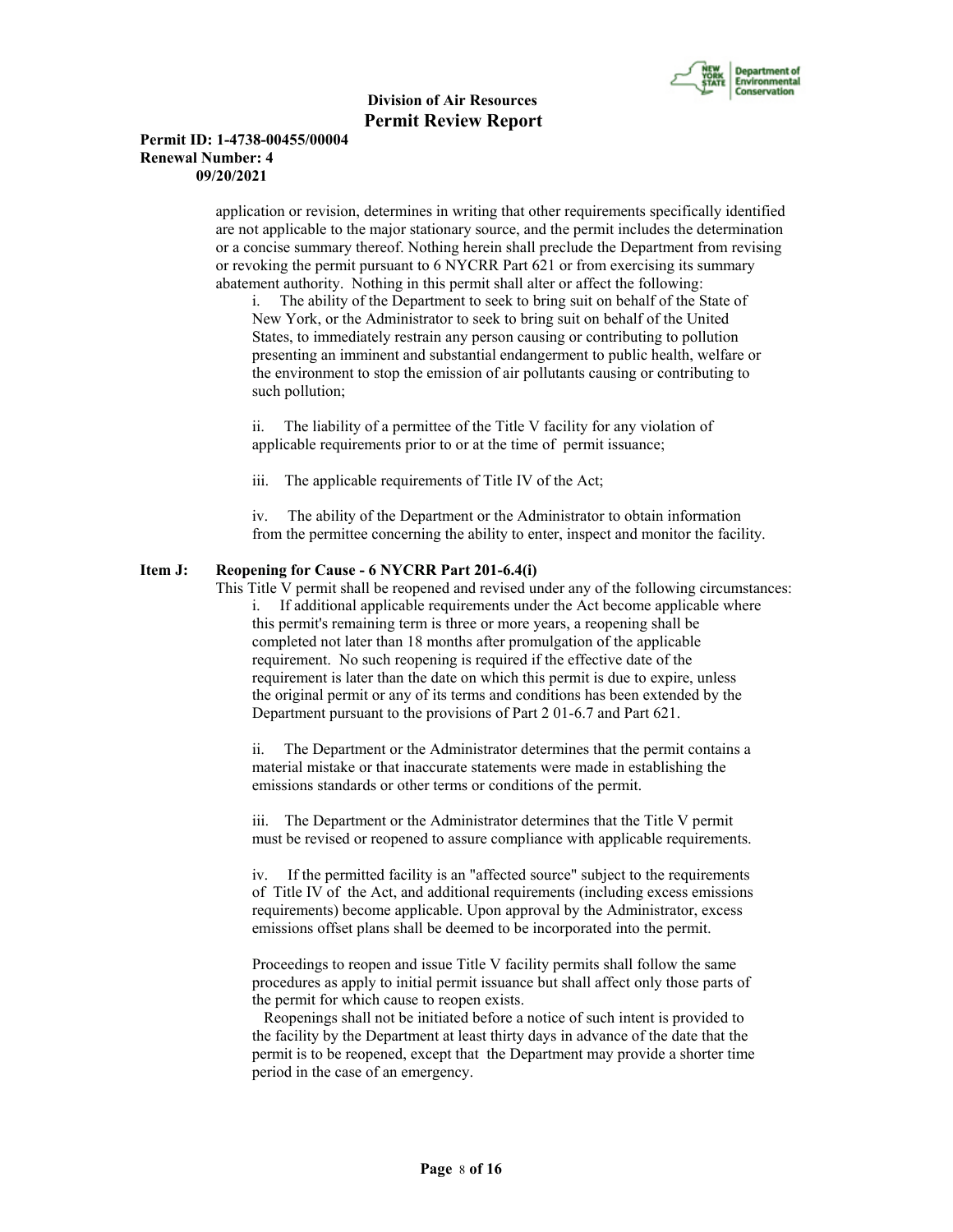

# **Permit ID: 1-4738-00455/00004 Renewal Number: 4 09/20/2021**

#### **Item K: Permit Exclusion - ECL 19-0305**

 The issuance of this permit by the Department and the receipt thereof by the Applicant does not and shall not be construed as barring, diminishing, adjudicating or in any way affecting any legal, administrative or equitable rights or claims, actions, suits, causes of action or demands whatsoever that the Department may have against the Applicant for violations based on facts and circumstances alleged to have occurred or existed prior to the effective date of this permit, including, but not limited to, any enforcement action authorized pursuant to the provisions of applicable federal law, the Environmental Conservation Law of the State of New York (ECL) and Chapter III of the Official Compilation of the Codes, Rules and Regulations of the State of New York (NYCRR). The issuance of this permit also shall not in any way affect pending or future enforcement actions under the Clean Air Act brought by the United States or any person.

#### **Item L: Federally Enforceable Requirements - 40 CFR 70.6(b)**

 All terms and conditions in this permit required by the Act or any applicable requirement, including any provisions designed to limit a facility's potential to emit, are enforceable by the Administrator and citizens under the Act. The Department has, in this permit, specifically designated any terms and conditions that are not required under the Act or under any of its applicable requirements as being enforceable under only state regulations.

# **NOTIFICATION OF GENERAL PERMITTEE OBLIGATIONS**

# **Item A: Emergency Defense - 6 NYCRR 201-1.5**

- An emergency, as defined by subpart 201-2, constitutes an affirmative defense to penalties sought in an enforcement action brought by the Department for noncompliance with emissions limitations or permit conditions for all facilities in New York State.
- (a) The affirmative defense of emergency shall be demonstrated through properly signed, contemporaneous operating logs, or other relevant evidence that:

 (1) An emergency occurred and that the facility owner or operator can identify the cause(s) of the emergency; (2) The equipment at the permitted facility causing the emergency was at the time being properly operated and maintained; (3) During the period of the emergency the facility owner or operator took all reasonable steps to minimize levels of emissions that exceeded the emission standards, or other requirements in the permit; and

 (4) The facility owner or operator notified the Department within two working days after the event occurred. This notice must contain a description of the emergency, any steps taken to mitigate emissions, and corrective actions taken.

 (b) In any enforcement proceeding, the facility owner or operator seeking to establish the occurrence of an emergency has the burden of proof.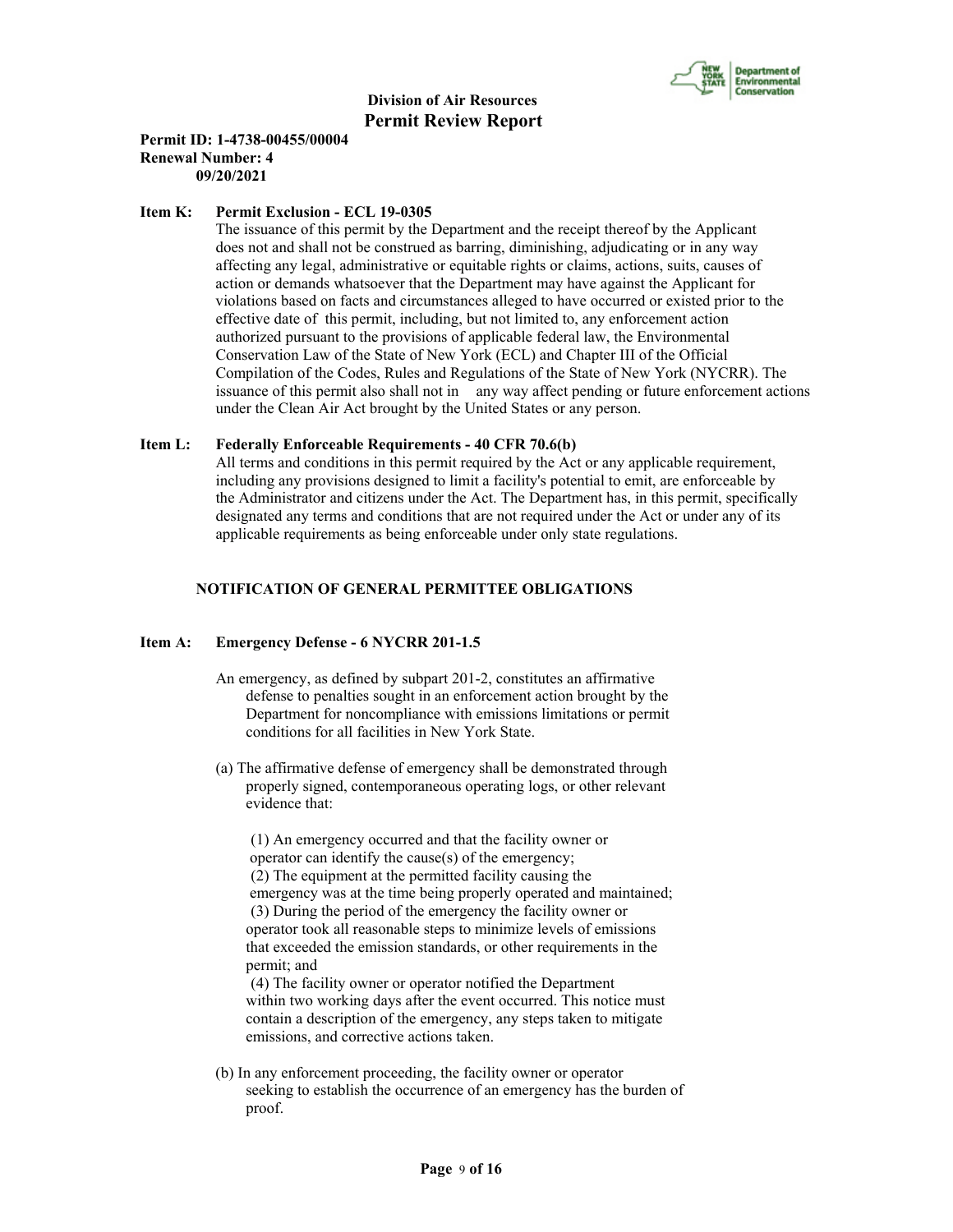

## **Permit ID: 1-4738-00455/00004 Renewal Number: 4 09/20/2021**

 (c) This provision is in addition to any emergency or upset provision contained in any applicable requirement. item\_02

# **Item B: General Provisions for State Enforceable Permit Terms and Condition - 6 NYCRR Part 201-5**

 Any person who owns and/or operates stationary sources shall operate and maintain all emission units and any required emission control devices in compliance with all applicable Parts of this Chapter and existing laws, and shall operate the facility in accordance with all criteria, emission limits, terms, conditions, and standards in this permit. Failure of such person to properly operate and maintain the effectiveness of such emission units and emission control devices may be sufficient reason for the Department to revoke or deny a permit.

 The owner or operator of the permitted facility must maintain all required records on-site for a period of five years and make them available to representatives of the Department upon request. Department representatives must be granted access to any facility regulated by this Subpart, during normal operating hours, for the purpose of determining compliance with this and any other state and federal air pollution control requirements, regulations or law.

| Location<br>Facility/EU/EP/Process/ES | Regulation                          | Condition    | <b>Short Description</b>                                                                                               |
|---------------------------------------|-------------------------------------|--------------|------------------------------------------------------------------------------------------------------------------------|
| <b>FACTLITY</b>                       | ECL 19-0301                         | 33           | Powers and Duties of<br>the Department with<br>respect to air                                                          |
| FACILITY                              | 40CFR 63-ZZZZ                       | 27           | pollution control<br>Reciprocating<br>Internal Combustion<br>Engine (RICE) NESHAP                                      |
| <b>FACTLITY</b>                       | 40CFR 63-<br>$ZZZZ$ . Table $(2)$ ( | 28           | Requirements for<br>Existing Compression<br>Ignition Stationary<br>RICE Located at Area<br>Sources of HAP<br>Emissions |
| FACILITY                              | 40CFR 68                            | 18           | Chemical accident<br>prevention provisions                                                                             |
| FACILITY                              | 40CFR 82-F                          | 19           | Protection of<br>Stratospheric Ozone -<br>recycling and<br>emissions reduction                                         |
| FACILITY                              | 6NYCRR 200.6                        | $\mathbf{1}$ | Acceptable ambient<br>air quality.                                                                                     |
| FACILITY                              | 6NYCRR 200.7                        | 11           | Maintenance of<br>equipment.                                                                                           |
| FACILITY                              | 6NYCRR 201-1.4                      | 34           | Unavoidable<br>noncompliance and<br>violations                                                                         |
| FACILITY                              | 6NYCRR 201-1.7                      | 12.          | Recycling and Salvage                                                                                                  |
| FACILITY                              | 6NYCRR 201-1.8                      | 13           | Prohibition of<br>reintroduction of<br>collected<br>contaminants to the<br>air                                         |

# **Regulatory Analysis**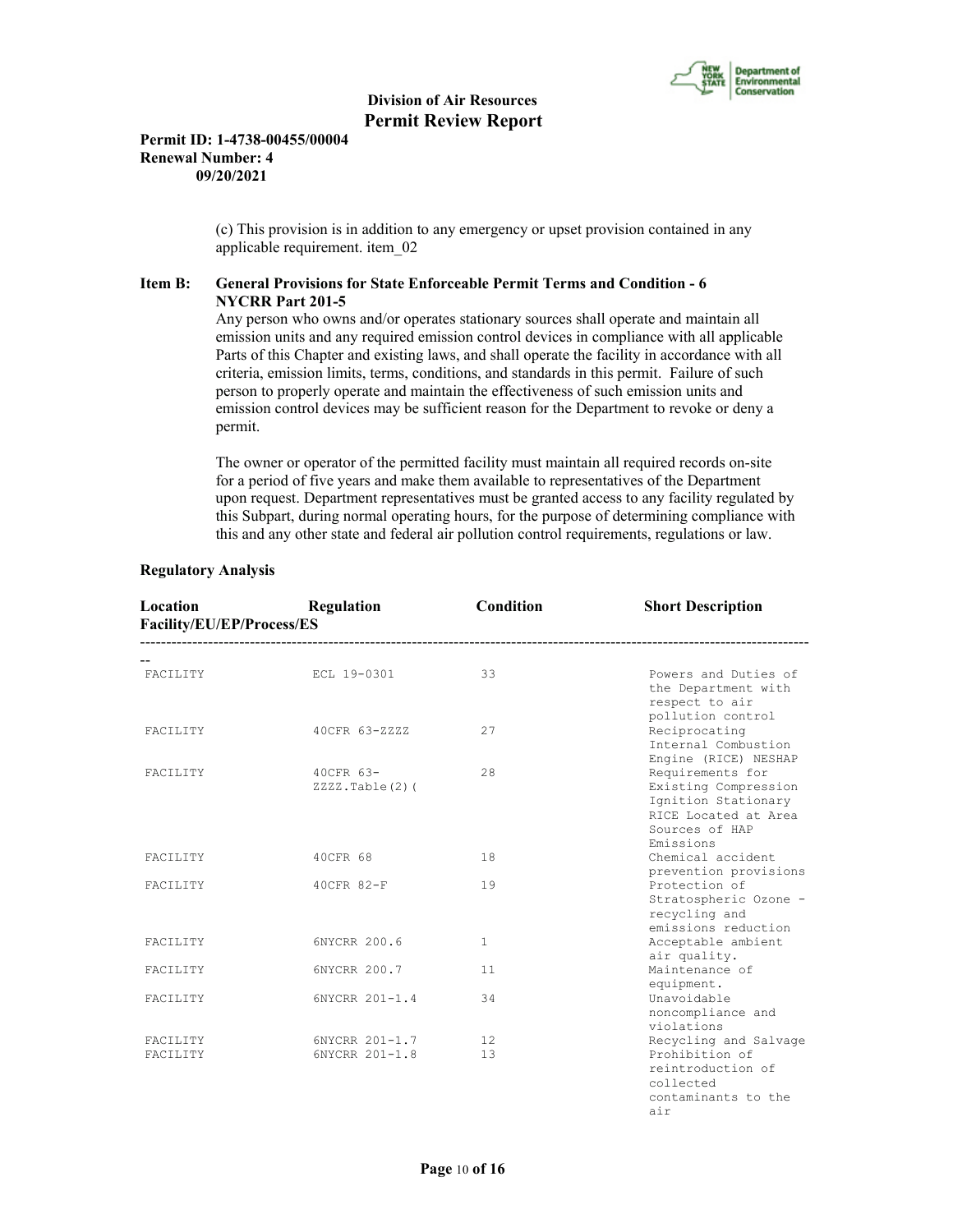

# **Permit ID: 1-4738-00455/00004 Renewal Number: 4 09/20/2021**

| FACILITY      | $6NYCRR 201-3.2(a)$             | 14          | Exempt Activities -<br>Proof of eligibility                    |
|---------------|---------------------------------|-------------|----------------------------------------------------------------|
| FACILITY      | 6NYCRR 201-3.3(a)               | 15          | Trivial Activities -<br>proof of eligibility                   |
| FACILITY      | 6NYCRR 201-6                    | 20, 29, 30  | Title V Permits and<br>the Associated Permit<br>Conditions     |
| FACILITY      | $6NYCRR$ $201-6.4$ (a) (4)      | 16          | General Conditions -<br>Requirement to<br>Provide Information  |
| FACILITY      | $6NYCRR$ $201-6.4$ (a) (7)      | 2           | General Conditions -<br>Fees                                   |
| FACILITY      | $6NYCRR$ $201-6.4$ (a) (8)      | 17          | General Conditions -<br>Right to Inspect                       |
| FACILITY      | $6NYCRR 201-6.4(c)$             | 3, 4        | Recordkeeping and<br>Reporting of<br>Compliance Monitoring     |
| FACILITY      | $6NYCRR$ $201-6.4(c)$ (2)       | 5           | Records of<br>Monitoring, Sampling<br>and Measurement          |
| FACILITY      | 6NYCRR 201-<br>$6.4(c)$ (3) (ii | 6           | Reporting<br>Requirements -<br>Deviations and<br>Noncompliance |
| FACILITY      | $6NYCRR 201-6.4(d) (4)$         | 21          | Compliance Schedules<br>- Progress Reports                     |
| FACILITY      | $6NYCRR 201-6.4(e)$             | $7^{\circ}$ | Compliance<br>Certification                                    |
| FACILITY      | 6NYCRR 201-6.4(f)               | 22          | Operational<br>Flexibility                                     |
| FACILITY      | $6NYCRR 201-6.5(a)$             | 35          | State Enforceable<br>Requirements                              |
| FACILITY      | 6NYCRR 202-1.1                  | 23          | Required emissions<br>tests.                                   |
| FACILITY      | 6NYCRR 202-2.1                  | 8           | Emission Statements -<br>Applicability                         |
| FACILITY      | 6NYCRR 202-2.5                  | 9           | Emission Statements -<br>record keeping<br>requirements.       |
| FACILITY      | 6NYCRR 211.2                    | 24          | General Prohibitions<br>- visible emissions<br>limited.        |
| FACILITY      | 6NYCRR 215.2                    | 10          | Open Fires -<br>Prohibitions                                   |
| FACILITY      | 6NYCRR 225-1.2(d)               | 25          | Sulfur-in-Fuel<br>Limitation -<br>Distillate Oil               |
| U-GT001/GT001 | $6NYCRR 227-1.3(a)$             | 32          | Particulate Emission<br>Standards                              |
| FACILITY      | $6NYCRR 227-1.4(a)$             | 26          | Opacity Standard                                               |
| $U - GT001$   | 6NYCRR 227-2.5(b)               | 31          | System averaging<br>plan.                                      |

# **Applicability Discussion:**

Mandatory Requirements: The following facility-wide regulations are included in all Title V permits:

# ECL 19-0301

This section of the Environmental Conservation Law establishes the powers and duties assigned to the Department with regard to administering the air pollution control program for New York State.

# 6 NYCRR 200.6

Acceptable ambient air quality - prohibits contravention of ambient air quality standards without mitigating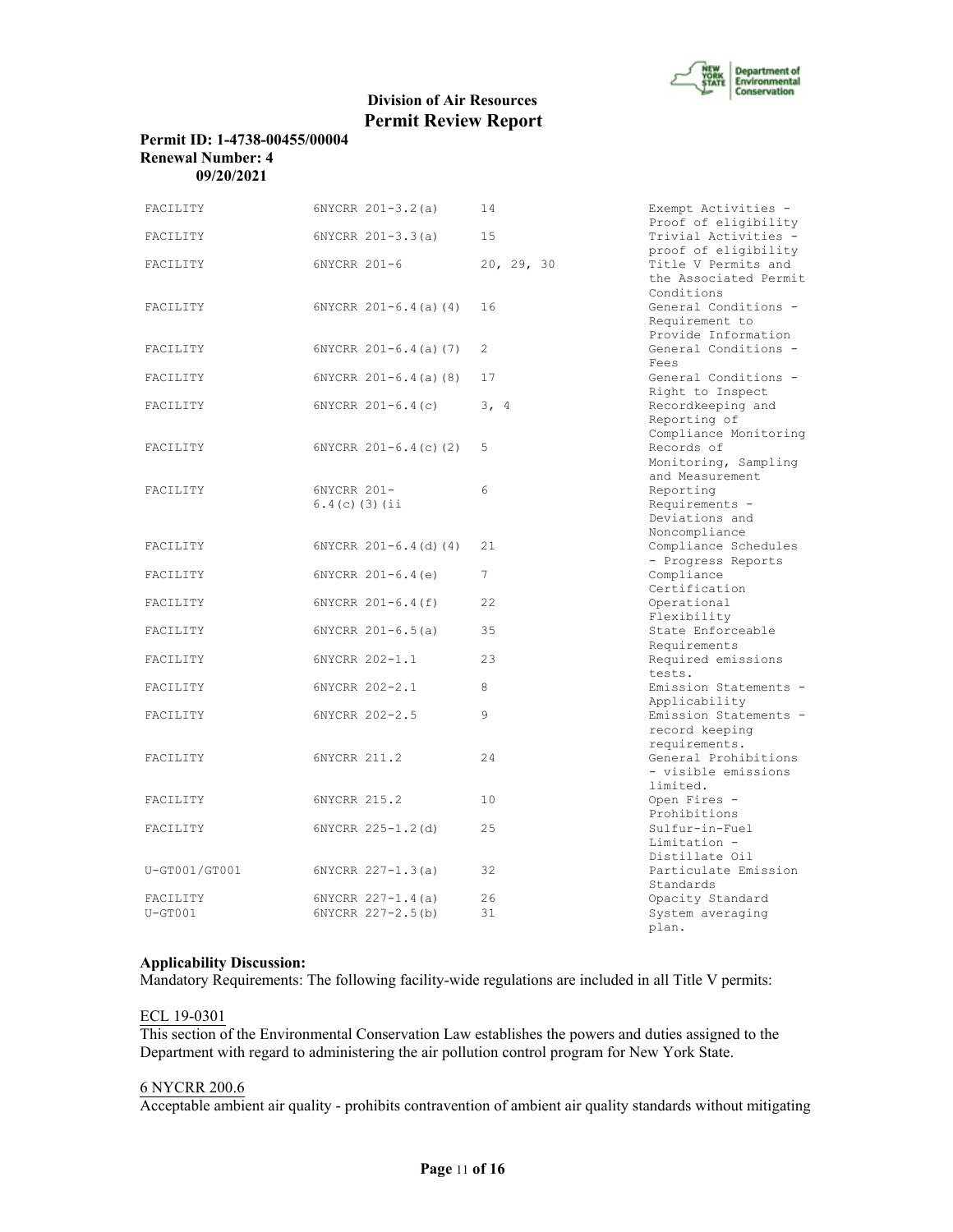

#### **Permit ID: 1-4738-00455/00004 Renewal Number: 4 09/20/2021**

measures

#### 6 NYCRR 200.7

Anyone owning or operating an air contamination source which is equipped with an emission control device must operate the control consistent with ordinary and necessary practices, standards and procedures, as per manufacturer's specifications and keep it in a satisfactory state of maintenance and repair so that it operates effectively

# 6 NYCRR 201-1.4

This regulation specifies the actions and recordkeeping and reporting requirements for any violation of an applicable state enforceable emission standard that results from a necessary scheduled equipment maintenance, start-up, shutdown, malfunction or upset in the event that these are unavoidable.

#### 6 NYCRR 201-1.7

Requires the recycle and salvage of collected air contaminants where practical

#### 6 NYCRR 201-1.8

Prohibits the reintroduction of collected air contaminants to the outside air

#### 6 NYCRR 201-3.2 (a)

An owner and/or operator of an exempt emission source or unit may be required to certify that it operates within the specific criteria described in this Subpart. All required records must be maintained on-site for a period of 5 years and made available to department representatives upon request. In addition, department representatives must be granted access to any facility which contains exempt emission sources or units, during normal operating hours, for the purpose of determining compliance with this and any other state and federal air pollution control requirements, regulations, or law.

#### 6 NYCRR 201-3.3 (a)

The owner and/or operator of a trivial emission source or unit may be required to certify that it operates within the specific criteria described in this Subpart. All required records must be maintained on-site for a period of 5 years and made available to department representatives upon request. In addition, department representatives must be granted access to any facility which contains trivial emission sources or units subject to this Subpart, during normal operating hours, for the purpose of determining compliance with this and any other state and federal air pollution control requirements, regulations, or law.

# 6 NYCRR Subpart 201-6

This regulation applies to those terms and conditions which are subject to Title V permitting. It establishes the applicability criteria for Title V permits, the information to be included in all Title V permit applications as well as the permit content and terms of permit issuance. This rule also specifies the compliance, monitoring, recordkeeping, reporting, fee, and procedural requirements that need to be met to obtain a Title V permit, modify the permit and demonstrate conformity with applicable requirements as listed in the Title V permit. For permitting purposes, this rule specifies the need to identify and describe all emission units, processes and products in the permit application as well as providing the Department the authority to include this and any other information that it deems necessary to determine the compliance status of the facility.

#### 6 NYCRR 201-6.4 (a) (4)

This mandatory requirement applies to all Title V facilities. It requires the permittee to provide information that the Department may request in writing, within a reasonable time, in order to determine whether cause exists for modifying, revoking and reissuing, or terminating the permit or to determine compliance with the permit. The request may include copies of records required to be kept by the permit.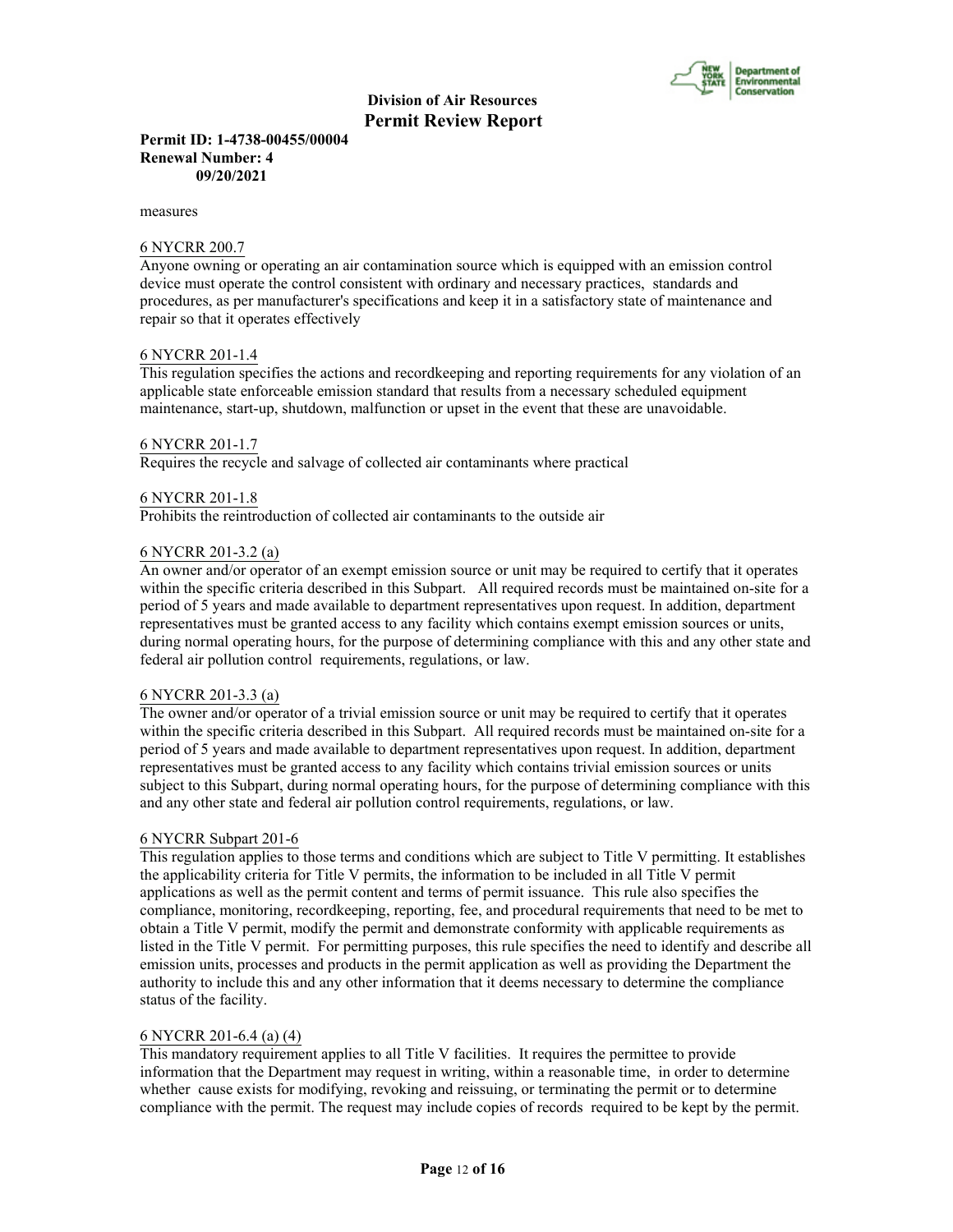

**Permit ID: 1-4738-00455/00004 Renewal Number: 4 09/20/2021**

#### 6 NYCRR 201-6.4 (a) (7)

 This is a mandatory condition that requires the owner or operator of a facility subject to Title V requirements to pay all applicable fees associated with the emissions from their facility.

# 6 NYCRR 201-6.4 (a) (8)

This is a mandatory condition for all facilities subject to Title V requirements. It allows the Department to inspect the facility to determine compliance with this permit, including copying records, sampling and monitoring, as necessary.

# 6 NYCRR 201-6.4 (c)

This requirement specifies, in general terms, what information must be contained in any required compliance monitoring records and reports. This includes the date, time and place of any sampling, measurements and analyses; who performed the analyses; analytical techniques and methods used as well as any required QA/QC procedures; results of the analyses; the operating conditions at the time of sampling or measurement and the identification of any permit deviations. All such reports must also be certified by the designated responsible official of the facility.

# 6 NYCRR 201-6.4 (c) (2)

This requirement specifies that all compliance monitoring and recordkeeping is to be conducted according to the terms and conditions of the permit and follow all QA requirements found in applicable regulations. It also requires monitoring records and supporting information to be retained for at least 5 years from the time of sampling, measurement, report or application. Support information is defined as including all calibration and maintenance records and all original strip-chart recordings for continuous monitoring instrumentation, and copies of all reports required by the permit.

#### 6 NYCRR 201-6.4 (c) (3) (ii)

This regulation specifies any reporting requirements incorporated into the permit must include provisions regarding the notification and reporting of permit deviations and incidences of noncompliance stating the probable cause of such deviations, and any corrective actions or preventive measures taken.

#### 6 NYCRR 201-6.4 (d) (4)

This condition applies to every Title V facility subject to a compliance schedule. It requires that reports, detailing the status of progress on achieving compliance with emission standards, be submitted semiannually.

#### 6 NYCRR 201-6.4 (e)

Sets forth the general requirements for compliance certification content; specifies an annual submittal frequency; and identifies the EPA and appropriate regional office address where the reports are to be sent.

#### 6 NYCRR 202-1.1

This regulation allows the department the discretion to require an emission test for the purpose of determining compliance. Furthermore, the cost of the test, including the preparation of the report are to be borne by the owner/operator of the source.

#### 6 NYCRR 202-2.1

Requires that emission statements shall be submitted on or before April 15th each year for emissions of the previous calENDar year.

#### 6 NYCRR 202-2.5

This rule specifies that each facility required to submit an emission statement must retain a copy of the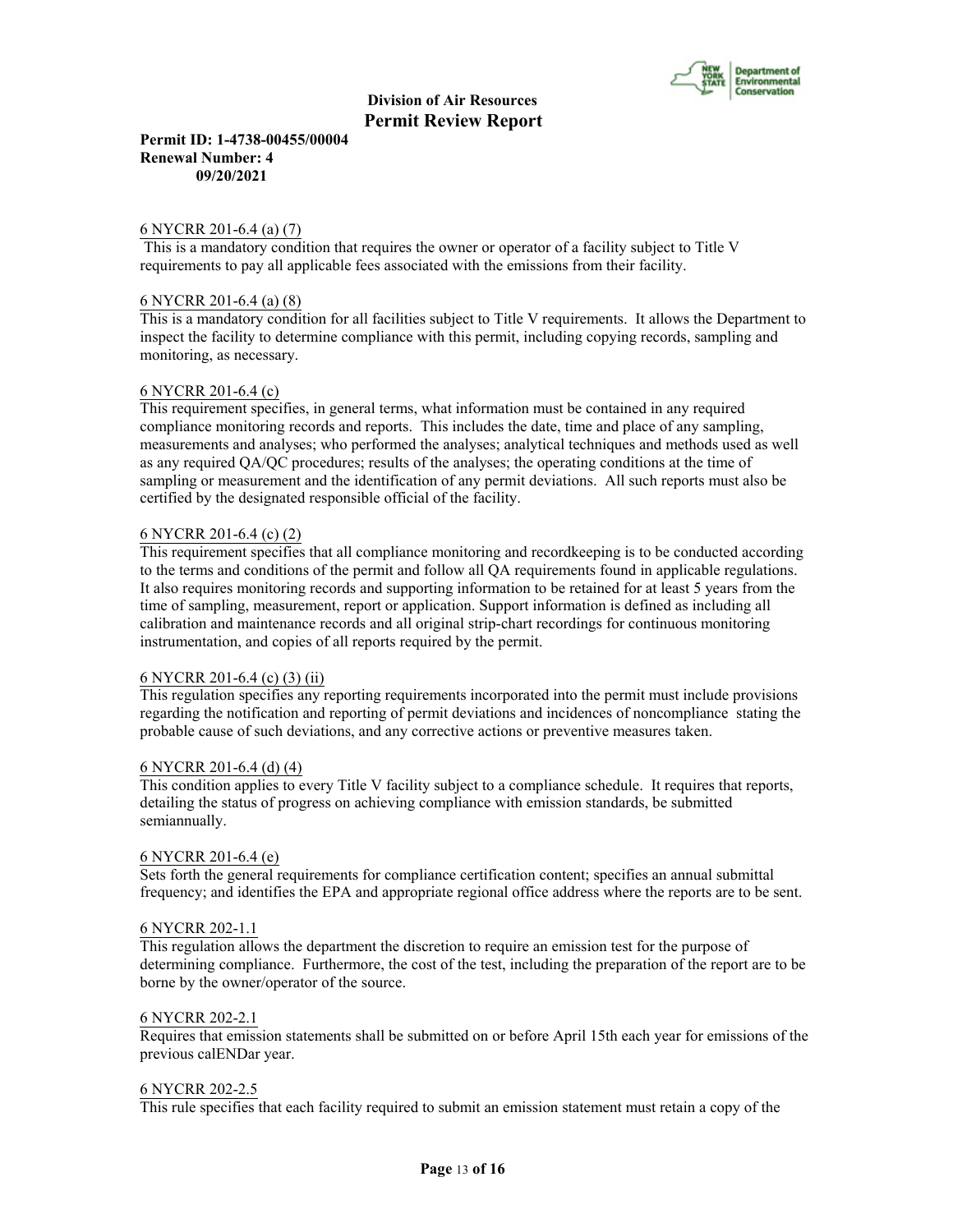

#### **Permit ID: 1-4738-00455/00004 Renewal Number: 4 09/20/2021**

statement and supporting documentation for at least 5 years and must make the information available to department representatives.

# 6 NYCRR 211.2

This regulation limits opacity from sources to less than or equal to 20 percent (six minute average) except for one continuous six-minute period per hour of not more than 57 percent opacity.

# 6 NYCRR 215.2

Except as allowed by section 215.3 of 6 NYCRR Part 215, no person shall burn, cause, suffer, allow or permit the burning of any materials in an open fire.

#### 40 CFR Part 68

This Part lists the regulated substances and there applicability thresholds and sets the requirements for stationary sources concerning the prevention of accidental releases of these substances.

# 40 CFR Part 82, Subpart F

Subpart F requires the reduction of emissions of class I and class II refrigerants to the lowest achievable level during the service, maintenance, repair, and disposal of appliances in accordance with section 608 of the Clean Air Act AmENDments of 1990. This subpart applies to any person servicing, maintaining, or repairing appliances except for motor vehicle air conditioners. It also applies to persons disposing of appliances, including motor vehicle air conditioners, refrigerant reclaimers, appliance owners, and manufacturers of appliances and recycling and recovery equipment. Those individuals, operations, or activities affected by this rule, may be required to comply with specified disposal, recycling, or recovery practices, leak repair practices, recordkeeping and/or technician certification requirements.

#### **Facility Specific Requirements**

In addition to Title V, SOUTHOLD GT FACILITY has been determined to be subject to the following regulations:

40 CFR 63.Table (2) (d)

This citation states the requirements for existing stationary engines located at area sources.

# 40 CFR Part 63, Subpart ZZZZ

Subpart ZZZZ applies to reciprocating internal combustion engines. Sources subject to Subpart ZZZZ must limit emissions of carbon monoxide and formaldehyde. Sources must also comply with work practice standards and operating limits.

#### 6 NYCRR 201-6.4 (f)

This section describes the potential for certain operational changes to be made by the facility owner or operator without first obtaining a permit modification. Changes made pursuant to this provision must meet all of the criteria described in this section to qualify for consideration as operational flexibility. The Department reserves the right to require the facility owner or operator to obtain a permit modification prior to making any changes at the facility pursuant to this section.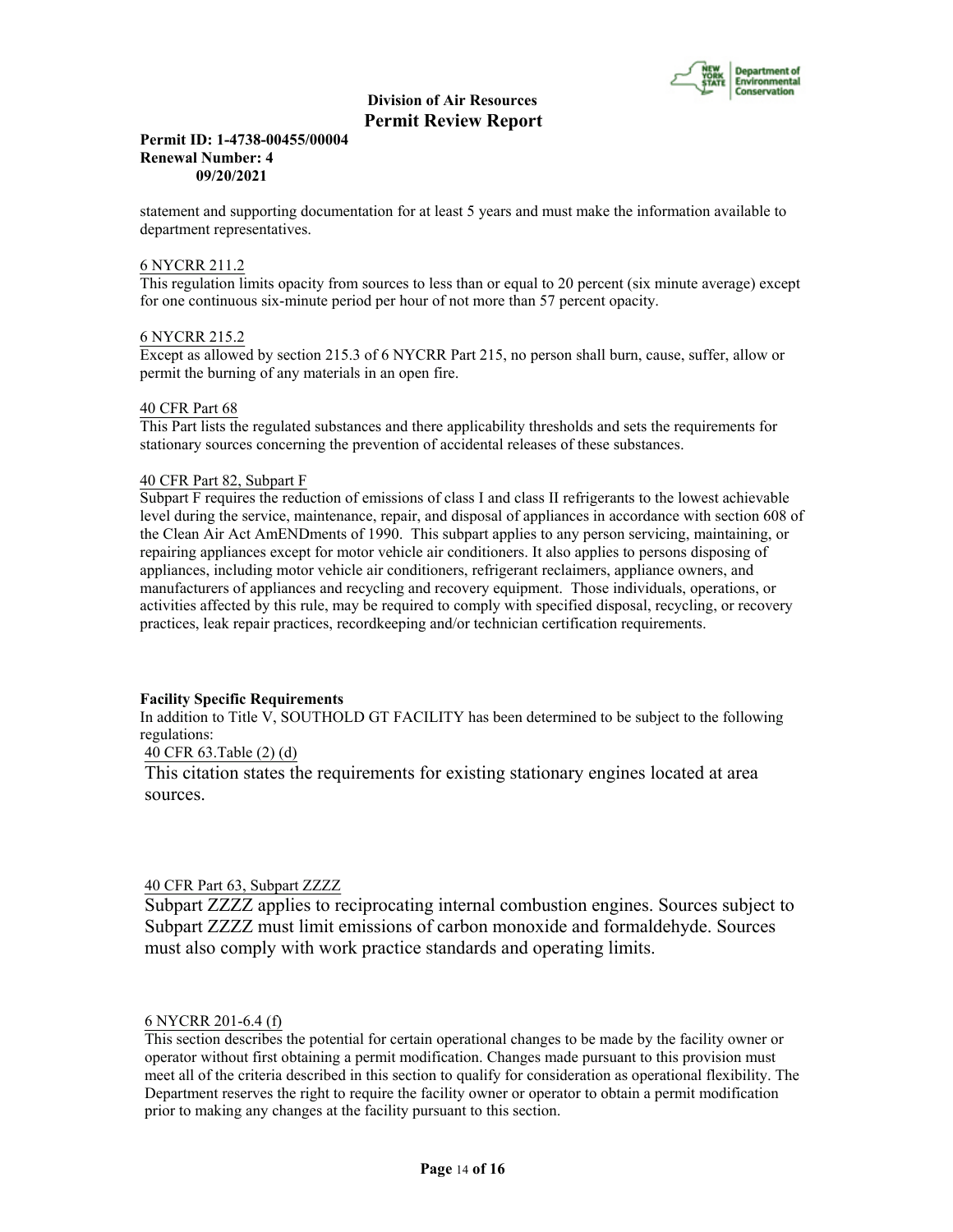

**Permit ID: 1-4738-00455/00004 Renewal Number: 4 09/20/2021**

6 NYCRR 201-6.5 (a)

This subdivision states that the Department shall include state enforceable conditions in Title V permits. State enforceable conditions related to regulations developed pursuant to the Climate Leadership and Community Protection Act (CLCPA) and Article 75 of New York State Environmental Conservation Law may be included in future versions of this permit, as applicable.

6 NYCRR 225-1.2 (d)

This subdivision sets the sulfur-in-fuel limitation for distillate oil fired emission sources throughout the State.

# 6 NYCRR 227-1.3 (a)

This subdivision sets the particulate matter emission standards for subject stationary combustion installations.

6 NYCRR 227-1.4 (a)

This subdivisions sets the opacity standard for subject stationary combustion installations.

6 NYCRR 227-2.5 (b) System averaging plan NOx RACT compliance option.

# **Compliance Certification Summary of monitoring activities at SOUTHOLD GT FACILITY:**

| Location<br>Facility/EU/EP/Process/ES | Cond No. | <b>Type of Monitoring</b>                   |
|---------------------------------------|----------|---------------------------------------------|
|                                       |          |                                             |
| <b>FACTLITY</b>                       | 28       | record keeping/maintenance procedures       |
| <b>FACTLITY</b>                       | 4        | record keeping/maintenance procedures       |
| <b>FACTLITY</b>                       | 6        | record keeping/maintenance procedures       |
| <b>FACTLITY</b>                       |          | record keeping/maintenance procedures       |
| <b>FACTLITY</b>                       | 8        | record keeping/maintenance procedures       |
| <b>FACTLITY</b>                       | 2.5      | work practice involving specific operations |